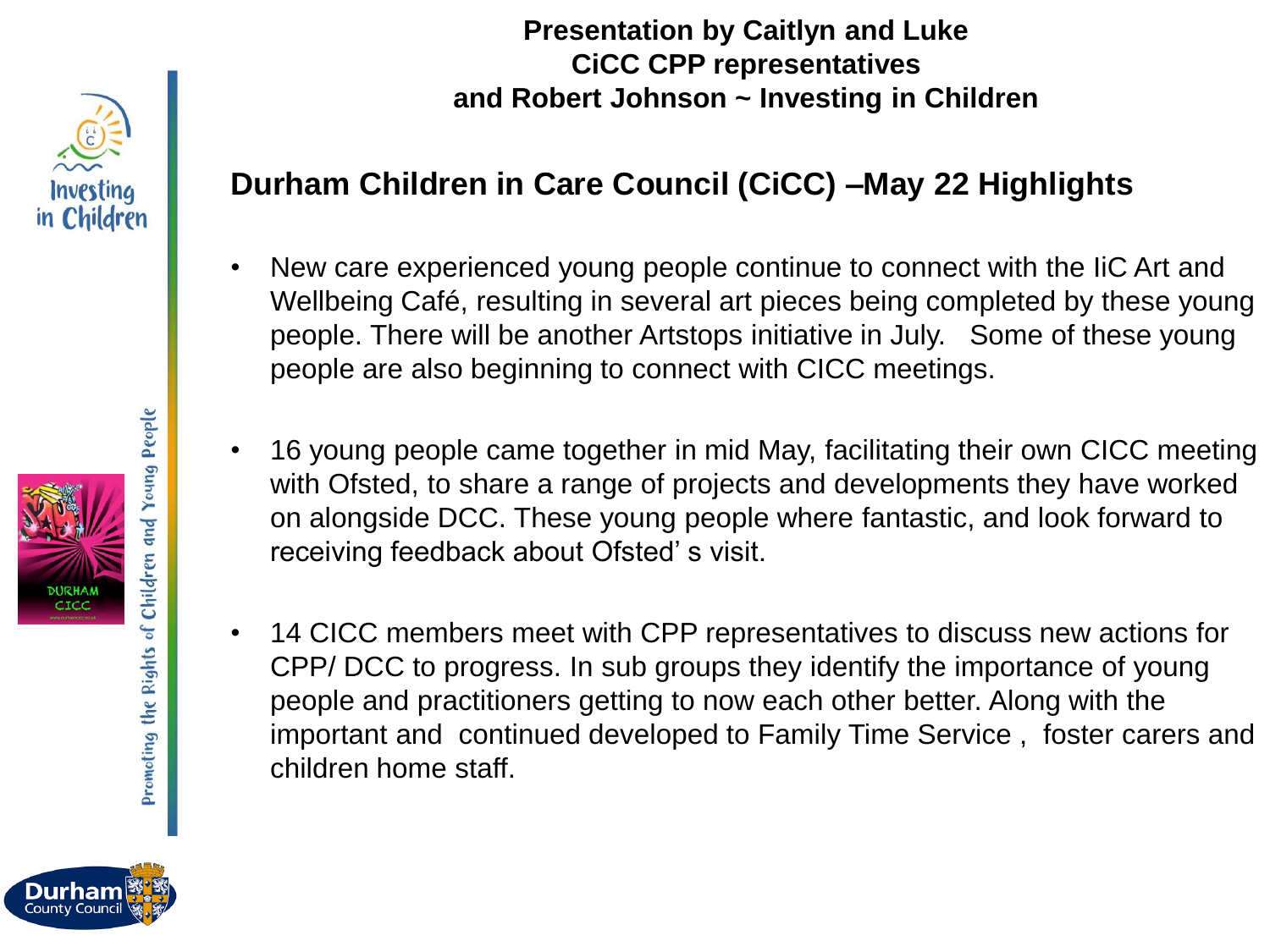

## **Durham Children in Care Council (CiCC) –April 22 Highlights**

- The older CICC group meet in May. One of things they discussed was the new Foster Care Support Model called the 'Mockingbird' . All the young people like the model , asked question and would support these developments further at future meetings.
- The younger group met with Ofsted and are meeting with the Family Time Manger to discuss approaches to continue to develop Family Time further.
- One CICC member was shortlisted for the Coram Voices Creative Writing Competition. They came 4<sup>th</sup> in their category from across England. They visited London for the finals. The link below explains more about the finals.
- [Winners of Voices 2022 writing competition for children in care revealed at](https://www.coram.org.uk/news/winners-voices-2022-writing-competition-children-care-revealed-awards-hosted-peter-capaldi)  awards hosted by Peter Capaldi | Coram